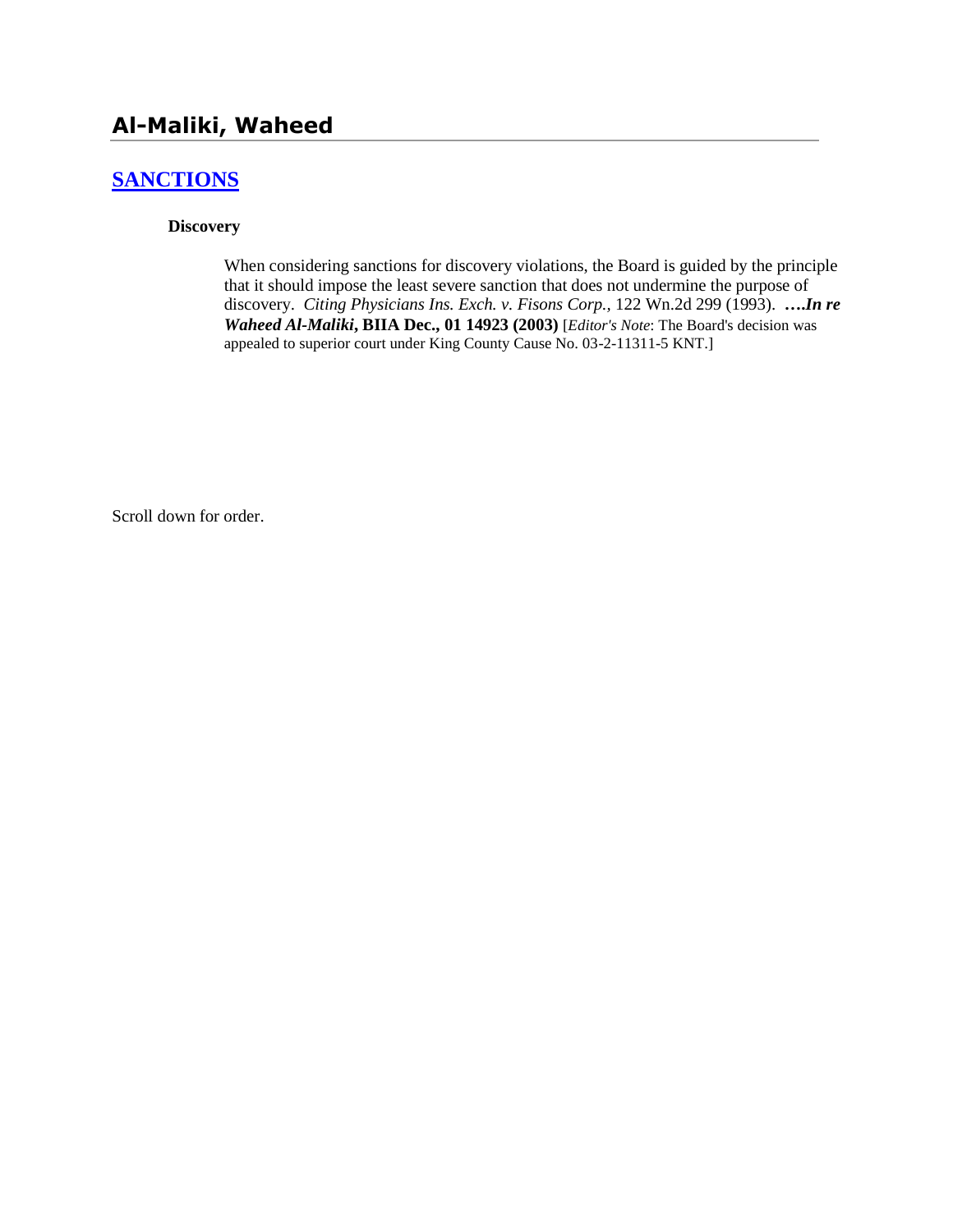## **BEFORE THE BOARD OF INDUSTRIAL INSURANCE APPEALS STATE OF WASHINGTON**

**)**

**IN RE: WAHEED S. AL-MALIKI ) DOCKET NOS. 01 14923 & 01 14923-A**

**CLAIM NO. W-264633 ) DECISION AND ORDER**

APPEARANCES:

Claimant, Waheed S. Al-Maliki, by Foster Law Office, P.C., per Christine A. Foster

Self-Insured Employer, Container Corp. of America/ Jefferson Smurfit Corporation, by Reinisch Mackenzie Healey Wilson & Clark, P.C., per Steven R. Reinisch

Department of Labor and Industries, by The Office of the Attorney General, per Anastasia R. Sandstrom, Assistant

The claimant, Waheed S. Al-Maliki, filed an appeal with the Board of Industrial Insurance Appeals on May 8, 2001, from an order of the Department of Labor and Industries dated April 17, 2001. The self-insured employer received the claimant's Notice of Appeal on June 11, 2001, and mailed a cross-appeal to the Board on July 2, 2001. In its order, the Department directed the self-insured employer to accept a lumbar strain as related to the October 19, 1998 industrial injury; found that the condition of degenerative lumbar spine disease was not related to nor aggravated by the October 19, 1998 industrial injury and found that no time loss compensation was payable from March 7, 2000, to the present and ongoing because of a light-duty release and the employer was able to accommodate the light-duty restrictions. The Department order is **AFFIRMED**.

## **DECISION**

Pursuant to RCW 51.52.104 and RCW 51.52.106, this matter is before the Board for review and decision on a timely Petition for Review filed by the claimant to a Proposed Decision and Order issued on May 20, 2003, in which the industrial appeals judge affirmed the order of the Department dated April 17, 2001.

The Board has reviewed the evidentiary rulings in the record of proceedings and finds that no prejudicial error was committed. The rulings are affirmed, including the decision not to strike, in its entirety, the deposition of employer witness Douglas P. Robinson, M.D. The industrial appeals judge determined that the employer failed to provide accurate discovery responses regarding the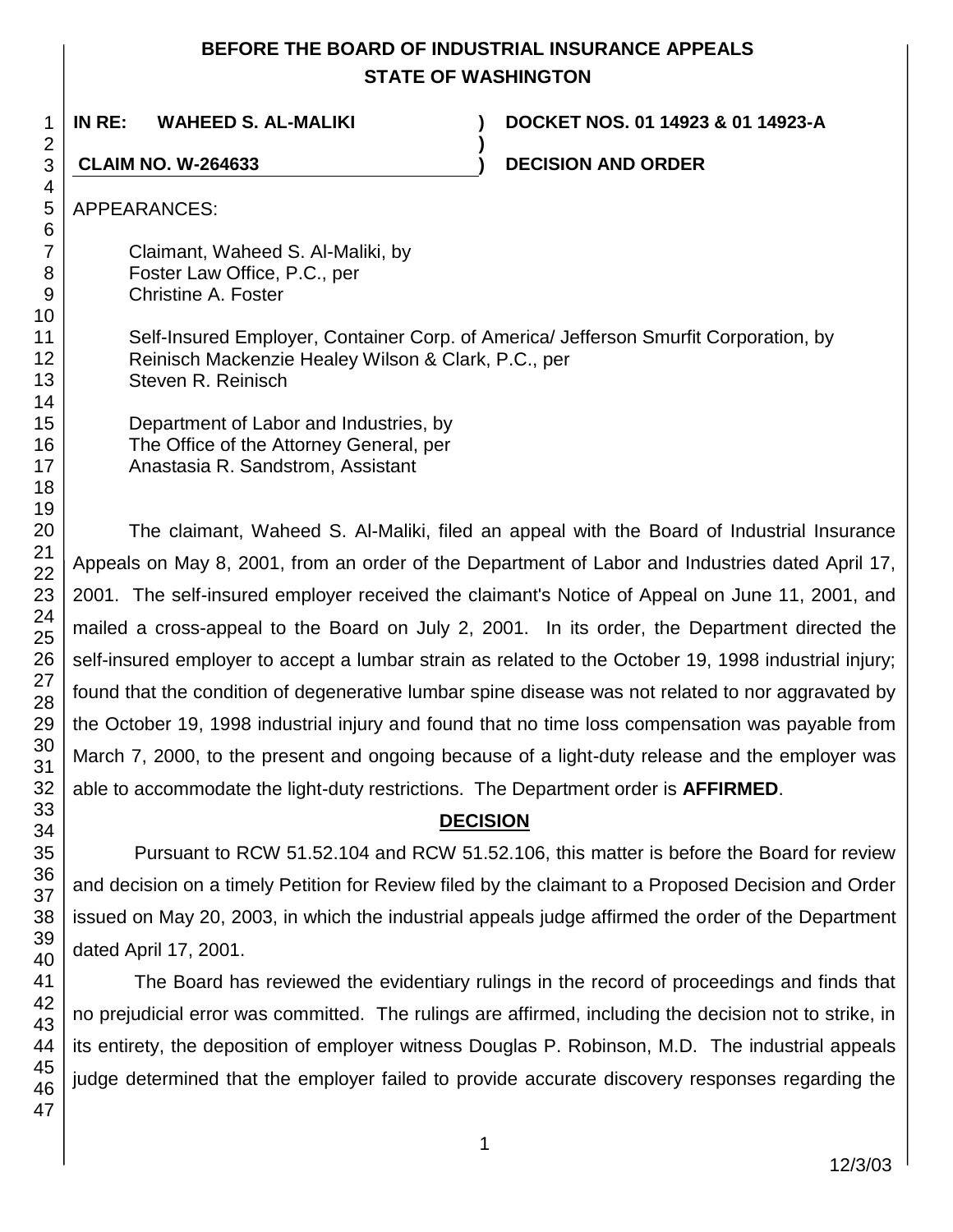nature of Dr. Robinson's testimony. Specifically, Dr. Robinson's testimony went beyond the information contained in his report, contrary to the employer's representation.

Choice of discovery sanction is within the discretion of the judge. *Burnet v. Spokane Ambulance*, 131 Wn.2d 484, 494 (1997). In choosing the appropriate sanction, the judge is given wide latitude but must abide by certain principles:

> First, the least severe sanction that will be adequate to serve the purpose of the particular sanction should be imposed. The sanction must not be so minimal, however, that it undermines the purpose of discovery. The sanction should insure that the wrongdoer does not profit from the wrong. The wrongdoer's lack of intent to violate the rules and the other party's failure to mitigate may be considered by the trial court in fashioning sanctions. (Footnotes omitted.)

*Washington State Physicians Ins. Exch. & Ass'n v. Fisons Corp*., 122 Wn.2d 299, 355 (1993). *Accord*, *In re Catalina Oseteo*, Dckt. No. 01 19620 (May 16, 2003). We find that our industrial appeals judge properly exercised his discretion in striking only that portion of Dr. Robinson's testimony that went beyond the information contained in the doctor's report. This sanction ensures that the employer does not profit from failing to provide full discovery to the claimant. Further, no evidence shows that the employer intended to violate the discovery rules.

We have granted review to address issues raised in Mr. Al-Maliki's Petition for Review. He contends that the industrial appeals judge erred by: (1) deciding entitlement to temporary total disability based on some, but not all, of claimant's physical and mental conditions; and (2) determining the proximate cause of the right foot plantar fasciitis, herniated disk, major depression and complex regional pain syndrome.

Mr. Al-Maliki seeks payment of time loss compensation for the period March 7, 2000 through April 17, 2001. The claimant correctly notes that total disability determinations must be made with reference to the whole person. *See*, *Leeper v. Department of Labor & Indus*., Wn.2d 803 (1994). But even if we consider the impact of every diagnosis raised in this appeal, we conclude that a preponderance of credible evidence shows that Mr. Al-Maliki was capable of performing the light duty job provided by his employer. During the period at issue, the doctor had released the claimant to full-time sedentary work. A job fitting this description was made available to Mr. Al-Maliki. Rather than accept the job, the claimant chose to drive a taxi part-time. Mr. Al-Maliki did not present evidence regarding a loss of earning power. The Department correctly denied time loss compensation.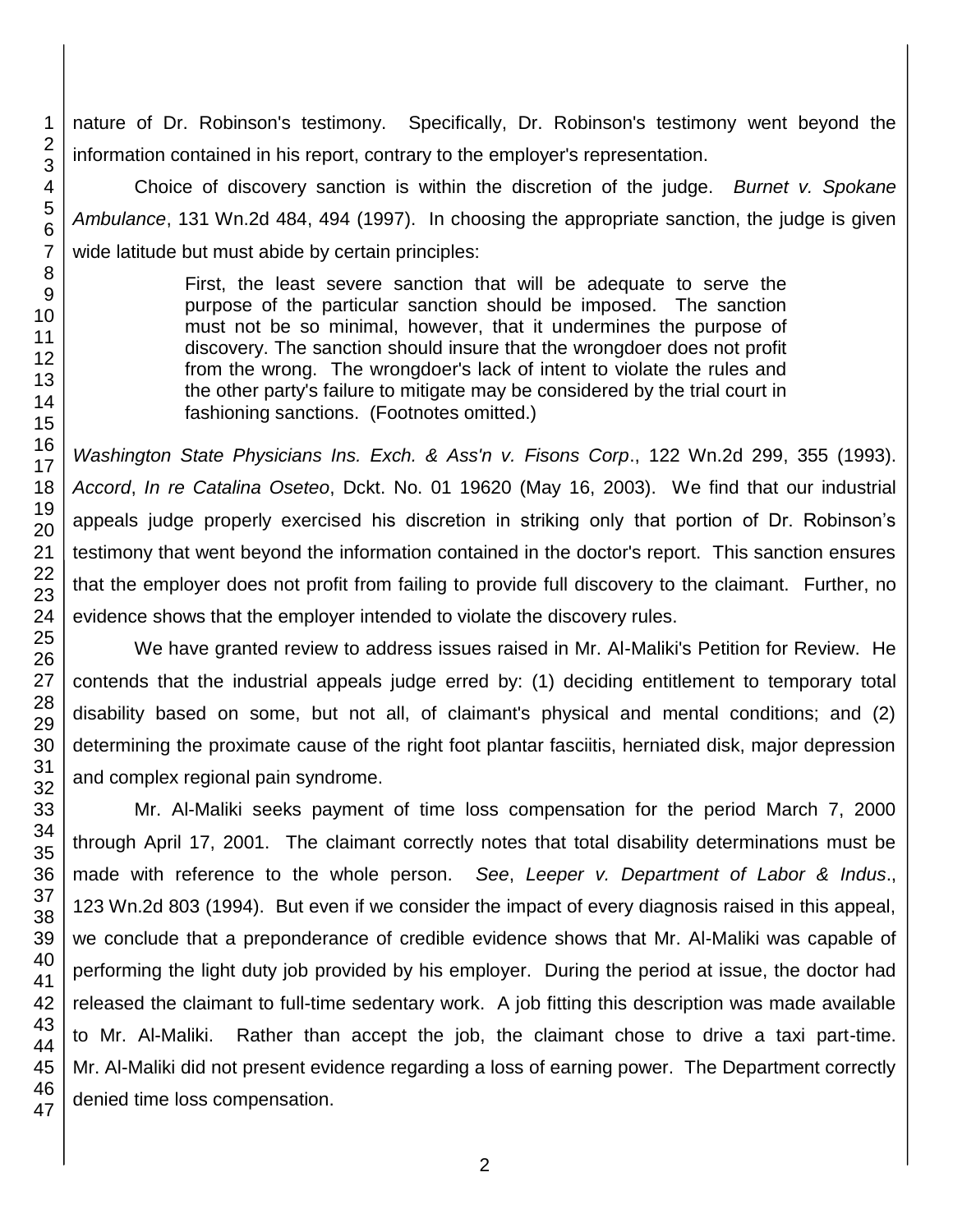The April 17, 2001 order denied time loss compensation on grounds that the claimant was released to light duty work and the employer was able to accommodate the restrictions. The grounds for denying time loss compensation—the availability of light duty work claimant could perform—does not require acceptance or segregation of alleged conditions. *See*, *In re Julie Hunlock*, Dckt. No. 01 13777 (August 5, 2002)(where claimant is not temporarily totally disabled considering all conditions, findings regarding segregation are inappropriate).

The Board's scope of review is limited to those issues that the Department previously decided. We cannot expand upon those issues. *Lenk v. Department of Labor & Indus.,* 3 Wn. App. 977, 982 (1970). The order on appeal addressed only two conditions, lumbar strain and degenerative disk disease. It is not a closing order; the Board does not have the latitude to address other issues outstanding in the claim. *See*, *In re Jay Brooks*, Dckt. No. 01 19907 (March 19, 2003).

We note that the claimant, in his Notice of Appeal, requested acceptance of all conditions proximately caused by the industrial injury and that parties litigated the allowance of conditions diagnosed as a herniated lumbar disc, plantar fasciitis of the right foot, complex regional pain syndrome, and depression. But neither the Notice of Appeal, nor the parties' litigation of particular issues, can expand the Board's jurisdiction. We, therefore, amend the findings and conclusions, limiting the proximate cause determinations to left plantar fasciitis (the condition initially allowed by the Department and not contested); and the lumbar strain and degenerative lumbar spine disease (conditions subsequently addressed by the April 17, 2001 order).

## **FINDINGS OF FACT**

1. The claimant filed an application for benefits with the self-insured employer on October 31, 1998, alleging that he sustained an industrial injury during the course of his employment with Jefferson Smurfit Corporation on October 19, 1998. The claim was allowed and benefits paid.

On April 17, 2001, the Department issued an order that directed the self-insured employer to accept a condition diagnosed as a lumbar strain as related to the October 19, 1998 injury, and found that the condition of degenerative lumbar spine disease was neither related to, nor aggravated by, the October 19, 1998 industrial injury. No time loss compensation was payable from March 7, 2000 to the date of the order and ongoing because of a light duty release and because the employer was able to accommodate the light duty restrictions.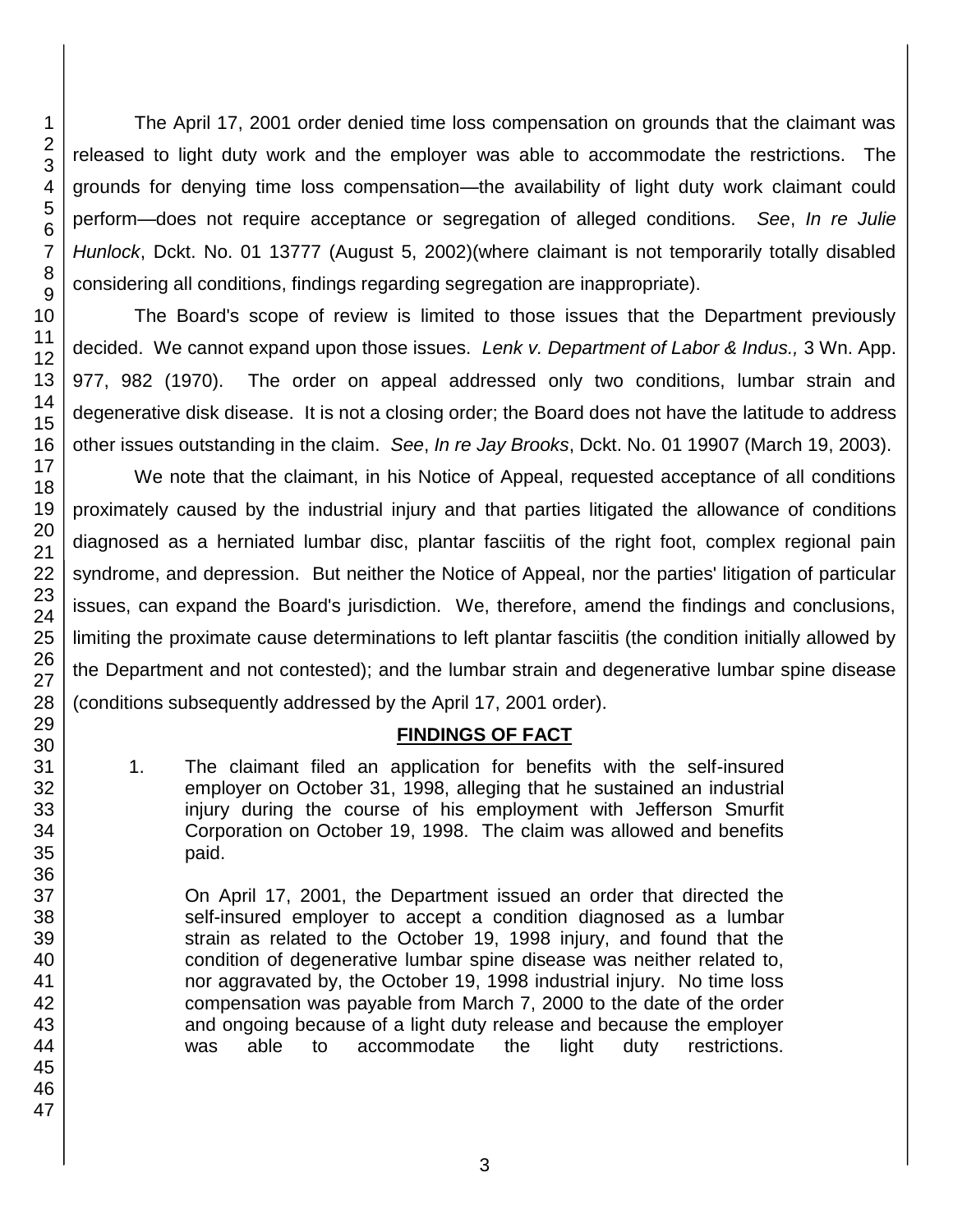The claimant filed an appeal from this order with the Board of Industrial Insurance Appeals on May 8, 2001. The Board issued an order granting the appeal on June 7, 2001, assigned it Docket No. 01 14923 and ordered that further proceedings be held.

The employer received the order granting the appeal on June 11, 2001 and the Board received the employer's cross appeal to the Department order dated April 17, 2001 on July 2, 2001. On July 17, 2001, the Board issued an order granting the employer's cross appeal, assigning it Docket No. 01 14923-A and ordering that further proceedings be held.

- 2. The claimant sustained an industrial injury on October 19, 1998 during the course of his employment with Jefferson Smurfit Corp. when he jumped from a bailer to a concrete floor. He sustained left plantar fasciitis and a lumbar strain, proximately caused by his industrial injury. The condition diagnosed as degenerative disease of the lumbar spine was not proximately caused by the industrial injury.
- 3. The claimant was born on February 1, 1965, in Iraq. He received a degree in physics in Iraq and worked as a high school teacher for two years in his native country. He came to the United States in March 1993 and is a United States citizen. He has worked in the hotel industry, as a machinist operating heavy machinery in the recycling industry, and as a taxi cab driver.
- 4. The self-insured employer made available to the claimant a light duty job. The treating physician, Dr. Bernstein, signed off in agreement that Mr. Al-Maliki was physically capable of performing the job. The job was available to Mr. Al-Maliki, but he quit the job in March 2000.
- 5. Mr. Al-Maliki drove a taxicab part-time during the period from March 8, 2000 through April 17, 2001.
- 6. From March 1, 2000 through April 17, 2001, Mr. Al-Maliki was capable of obtaining and performing gainful employment on a reasonably continuous basis when considering his age, education, training, work experience, the availability of light duty work within his physical restrictions at the employer of injury, and his physical and mental restrictions.
- 7. From March 1, 2000 through April 17, 2001, the claimant's earning capacity was not reduced more than 5 percent.

1